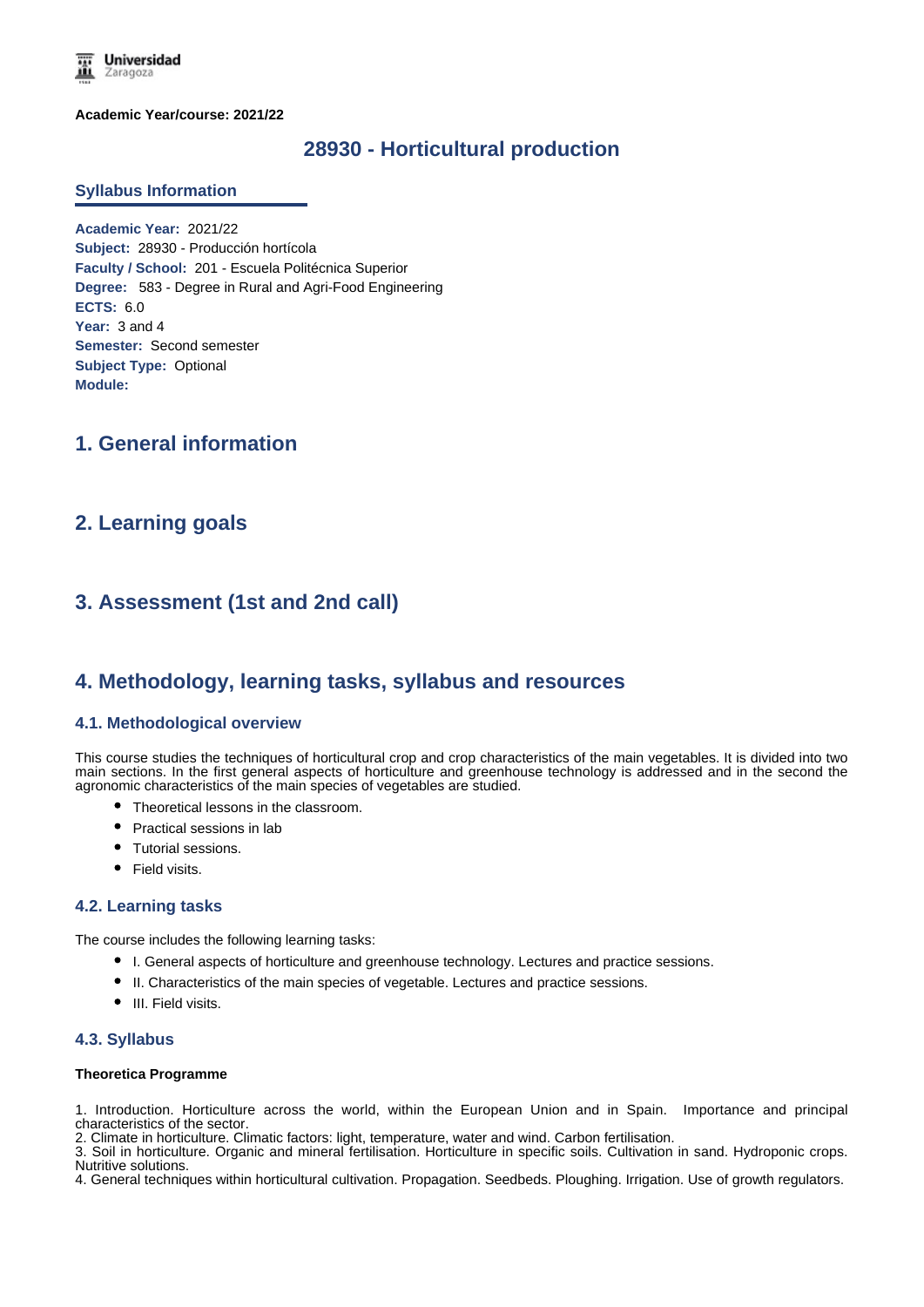5. General cultivation techniques in horticulture. Crop rotation and the alternatives. Soil disinfection. Plant health defence and weed control.

6. Harvesting of horticultural products. General guidelines. Harvesting systems. Conservation of horticultural products. Postharvest handling. Conservation systems. Markets for horticultural products. Marketing standards and methods.

7. Horticultural plants cultivated for their roots. Species. Botanical classification. Economic importance. The carrot. Cultivation techniques

8. Horticultural plants cultivated for their tubers. Species. Botanical classification. Economic importance. The potato. Cultivation techniques.

9. Horticultural plants cultivated for their bulbs. The *Allium* genus. Botanical classification. Economic importance. The onion and its cultivation techniques. Garlic and its cultivation techniques.

10. Horticultural plants cultivated for their stems. The asparagus. Economic importance. Cultivation techniques.

11. Horticultural plants cultivated for their leaves. Species. Botanical classification. Economic importance. The *Brassica* genus. Cultivation techniques. The lettuce and the endive and their cultivation techniques.

12. Horticultural plants cultivated for their inflorescence. Species. Botanical classification. The artichoke. Cultivation techniques.

13. Horticultural plants cultivated for their fruit. The solanaceae family. Botanical classification. Economic importance. Cultivation techniques of the tomato, the pepper and the aubergine.

14. Horticultural plants cultivated for their fruit. The cucurbitaceae family. Species. Botanical classification. Economic importance. Cultivation techniques.

15. Horticultural plants cultivated for their fruit. The strawberry. Species. Botanical classification. Economic importance. Cultivation techniques.

16. Horticultural plants cultivated for their pods/seeds. Species. Botanical classification. Economic importance. Cultivation techniques.

17. Cultivated mushrooms. General features. Taxonomy. Description. The common mushroom. Cultivation techniques. Other edible fungi.

## **Practical Programme**

1. Crop programming. Crop calendar. Outdoor crops and protected cultivation.

2. Greenhouses. General characteristics. Greenhouse design. Types of cover. Thermal requirements. Estimation of heating needs.

3. Greenhouse design. Estimation of refrigeration needs. Refrigeration requirements in greenhouses. Design of a cooling system.

4. Recognition of the seeds of a variety of horticultural plants.

4.1.- The solanaceae family (pepper, aubergine, tomato).4.2..- The asteraceae family (cardoon, artichoke, lettuce, escarole, endive, salsify).4.3.- The apiaceae family (celery, fennel, carrot, parsnip, parsley).4.4.- The cucurbitaceae family (melon, cucumber, watermelon, courgette, pumpkin).4.5.- The liliaceae family (asparagus, onion, leek, garlic)4.6.- The poaceae family (sweetcorn)4.7.- The rosaceae family (strawberry)4.8.- The brassicaceae family (turnip, cabbage, cauliflower, Roman cauliflower, broccoli)4.9.- The chenopodiaceae family (chard, beetroot, spinach).4.10.- The boraginaceae family (borage) 4.11.-The leguminosae family (beans, peas)

5. Recognition of the plantlets of a variety of horticultural plants.

5.1.- The solanaceae family (pepper, aubergine, tomato).5.2..- The asteraceae family (cardoon, artichoke, lettuce, escarole, endive, salsify).5.3.- The apiaceae family (celery, fennel, carrot, parsnip, parsley).5.4.- The cucurbitaceae family (melon, cucumber, watermelon, courgette, pumpkin).5.5.- The liliaceae family (asparagus, onion, leek, garlic)5.6.- The poaceae family (sweetcorn)5.7.- The rosaceae family (strawberry)5.8.- The brassicaceae family (turnip, cabbage, cauliflower, Roman cauliflower, broccoli)5.9.- The chenopodiaceae family ((chard, beetroot, spinach).5.10.- The boraginaceae family (borage) 5.11.- The leguminosae family (beans, peas)

6. Substrata for horticulture.

- 7. Quality standards relating to the sale of vegetables.
- 8. Establishment of horticultural alternatives.
- 9. Vegetable grafting.

#### **External visits:**

Visits to a substratum production plant, a mushroom farm and a mushroom processing company in Autol-Pradejón in the province of La Rioja. Visit to an intensive horticultural farm near Zaragoza.

## **4.4. Course planning and calendar**

| Week | Lectures and<br>problem-solving<br>sessions | <b>Hours</b>  | Practical<br>sessions | Hours         | Activity |
|------|---------------------------------------------|---------------|-----------------------|---------------|----------|
| 1    | Topic 1                                     | $\mathcal{P}$ | Practice 1            | $\mathcal{P}$ |          |
| 2    | Topic 2                                     | $\mathcal{P}$ | Practice 2            | $\mathcal{P}$ |          |
| 3    | Topic 3                                     | 2             | Practice 2            | $\mathcal{P}$ |          |
| 4    | Topic 4 y 5                                 | $\mathcal{P}$ | Practice 2            | 2             |          |
| 5    | Topic 6                                     | 2             | Practice 3            | 2             |          |
|      |                                             |               |                       |               |          |